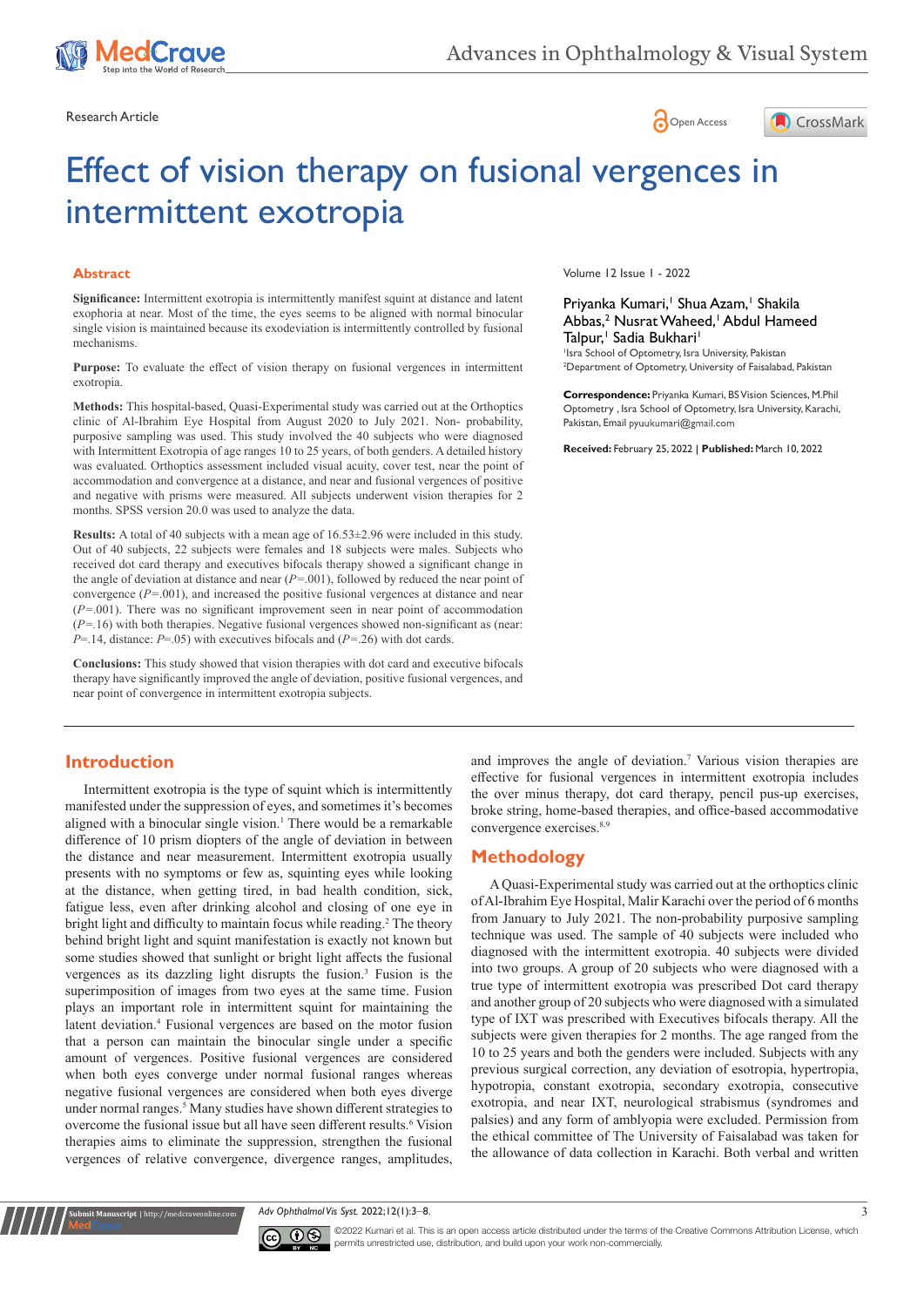# *Effect of vision therapy on fusional vergences in intermittent exotropia* **<sup>4</sup>** Copyright:

consent was taken from the patients and informed about the given therapies. The detailed information about the study was given to volunteer subjects.

All tests were done at proper distances. Firstly, the Visual acuity of every subject was checked by a logMAR acuity chart at 4 meters of distance. logMAR acuity chart is based on early treatment of diabetic screening which gives the proper acuity of human eyes and removes the chance of error.<sup>10</sup> The orthoptics assessment was assessed with different instruments. A cover uncovers test was done by the black plastic opaque occlude at distance 6 m and near 33cm. All the three steps, cover test, uncover test, and the alternate cover test was done on all subjects to distinguish between the type as tropia or phoria and speed of strabismus. The Hirschberg test was used to take an estimation of the angle of deviation in strabismus subjects. A prism cover test was used to measure the degree of ocular misalignment. The deviation was measured by the base in prisms combine with an alternate cover test at both distances of 6m and near 33cm. Prisms were also used to assess the fusional vergences. Both the horizontal and vertical prism bars were used. Fusional convergence of all subjects was checked by base out prism and Fusional Divergence was checked by base in at distance 6 m and near 33cm with fixation target. All the details were collected in a self made proforma. Data were analyzed using SPSS 22 and Paired sample T test was used to check the pre and post proportion of all the variables.

#### **Results**

This study included 40 subjects with intermittent distance exotropia. Subjects of age ranged from 10 to 25 years were included in this study. The mean age among subjects was found of 16.53±2.96. There was no specification of gender in this study. Out of 40 subjects, 22 (55%) subjects were females, and 18 (45%) subjects were males. 5 subjects with 12.5% had astigmatism, followed by 4 subjects with 10% had hypermetropia, 27 subjects with 67.5% had myopia, and 4 subjects with 10 % had no refractive error. A total of 20 subjects of the true type of IXT who underwent dot card therapy showed a significant change in positive fusional vergences. All the subjects have shown increased positive fusional vergences range at both distances of 6m and 33cm. A pre-therapy mean of base-out at near was 26.45±1.31 PD and a post-therapy mean was 31.60±1.53 PD with *(P=.*001). A pre-therapy mean of base-out at distance was 10.90±1.02 PD and a post-therapy mean was 15±1.03 PD with (*P=*.001) as shown in the Table 1 & Figure 1. There was significant change was seen in negative fusional vergences at near. Subjects improved the negative fusional reserves at near. A pre-therapy mean of base-in at near was 14.70±.98 PD and a post-therapy mean was 12.70±.98 PD with (*P=*.001). There was no significant change found in negative fusional vergences at distance. A pre-therapy mean of base-in at distance was 7.20±1.01 PD and a post-therapy mean was 6.70±.98 PD with (*P=*.26) as shown in Table 2 & Figure 2.

**Table 1** Distribution of effect of dot card vision therapy on positive fusional vergences

| <b>Paired Samples test</b>                                   |                           |                       |                        |           |                 |                 |  |  |
|--------------------------------------------------------------|---------------------------|-----------------------|------------------------|-----------|-----------------|-----------------|--|--|
|                                                              | <b>Paired differences</b> |                       |                        |           |                 |                 |  |  |
|                                                              | Mean                      | <b>Std. deviation</b> | <b>Std. Error mean</b> | t         | Df              | Sig. (2-tailed) |  |  |
| Pre-therapy and post therapy base out prism at near          | $-5.15$                   | 1.981                 | 0.443                  | $-11.627$ | $\overline{19}$ | 0.001           |  |  |
| Pre-therapy and post-therapy base out prism at distance -4.1 |                           | 1.518                 | 0.34                   | $-12.076$ | 9               | 0.001           |  |  |

Std. Deviation, standard deviation; Std. Error Mean, standard error of the mean; t, t-value; Df, degree of freedom; Sig. (2-tailed), significant difference often referred as P-value



#### **Positive Fusional Vergences**

**Base Out Prism at Near** 

**Base Out Prism at Distance** 

**Dot Cards** 

Figure 1 Distribution of effect of dot card vision therapy on positive fusional vergences.

Dot card therapy is Orthoptic exercise that is useful for enhancing the fusional vergences. The positive fusional vergences can be measured with the prism bar holding the position of base out. The green bar indicates the mean values of pre and post therapy of positive fusional vergences at the distance of 33cm which considered as near. The yellow bar indicates the mean values of pre and post therapy of positive fusional vergences at the distance of 6m. The pre and post proportion at both the distances shows the significant difference which improves the positive fusional vergences.

**Citation:** Kumari P, Azam S, Abbas S, et al. Effect of vision therapy on fusional vergences in intermittent exotropia. *Adv Ophthalmol Vis Syst.* 2022;12(1):3‒8. DOI: [10.15406/aovs.2022.12.00408](https://doi.org/10.15406/aovs.2022.12.00408)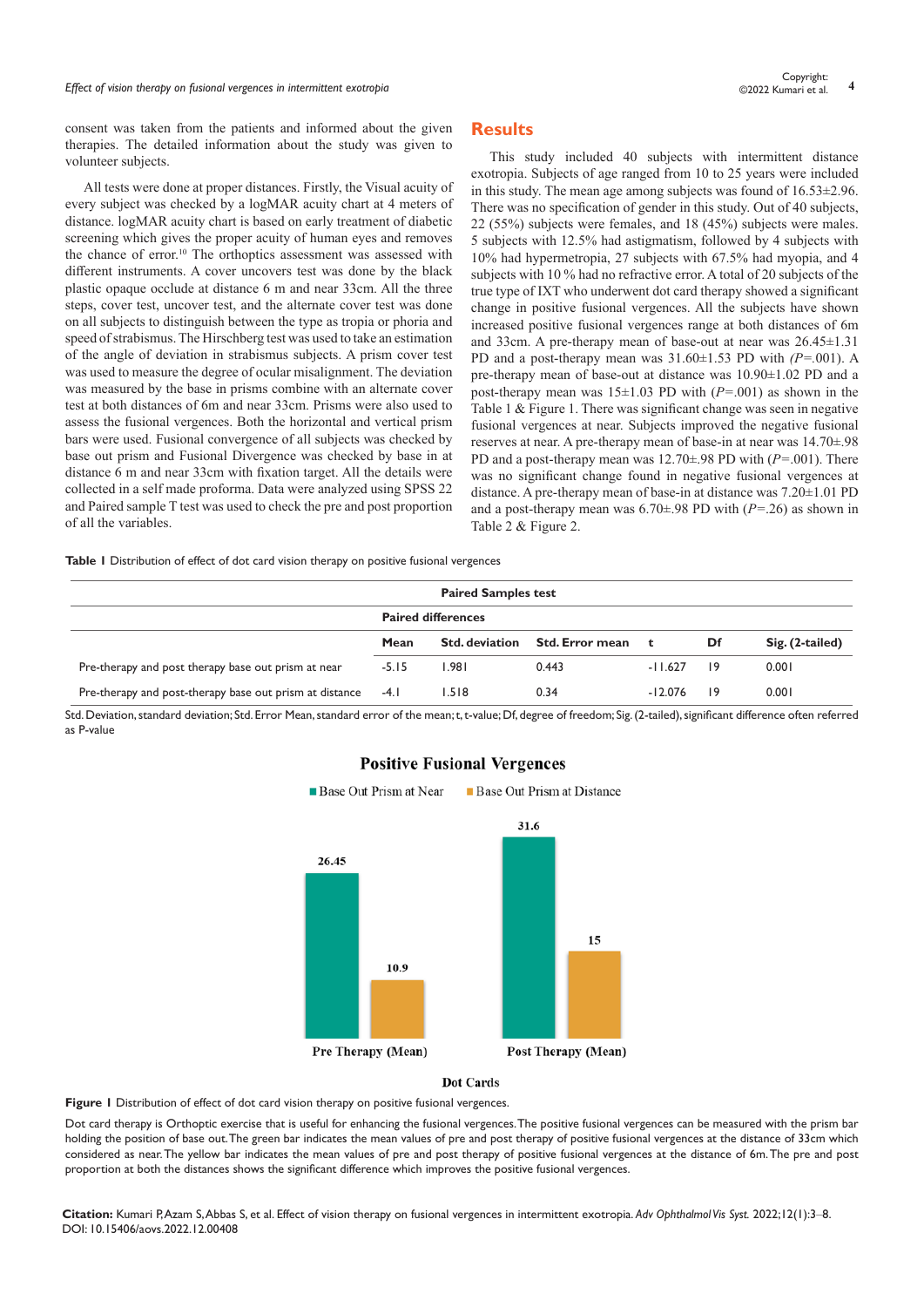| <b>Paired samples test</b>                             |                           |                |                 |              |    |                 |  |
|--------------------------------------------------------|---------------------------|----------------|-----------------|--------------|----|-----------------|--|
|                                                        | <b>Paired differences</b> |                |                 |              |    |                 |  |
|                                                        | Mean                      | Std. deviation | Std. error mean | $\mathbf{t}$ | df | Sig. (2-tailed) |  |
| Pre-therapy and post-therapy base in prism at near     | 2                         | 1.298          | 0.29            | 6.892        | 9  | 0.001           |  |
| Pre-therapy and post-therapy base in prism at distance | 0.5                       | 1.933          | 0.432           | 1.157        | 19 | 0.262           |  |

Std. Deviation, standard deviation; Std. Error Mean, standard error of the mean; t, t-value

Df, degree of freedom; Sig. (2-tailed), significant difference often referred as P-value



## **Negative Fusional Vergences**

Figure 2 Distribution of effect of dot card vision therapy on negative fusional vergences.

The negative fusional vergences can be measured with the prism bar holding the position of base in. The green bar indicates the mean values of pre and post therapy of negative fusional vergences at the distance of 33cm which considered as near. The yellow bar indicates the mean values of pre and post therapy of negative fusional vergences at the distance of 6m. The pre and post proportion at both the distances shows the non significant difference of values.

A total of 20 subjects of the simulated type of intermittent exotropia who underwent executive's bifocals vision therapy showed a significant change in negative fusional vergences. All the subjects have shown increased negative fusional vergences range at both distances of 6m and 33cm. A pre-therapy mean of base-out at near was  $27\pm1.03$  PD and a post-therapy mean was  $31\pm1.03$  PD with ( $P=.001$ ). A pre-therapy mean of base-out at distance was 10.8±1.01 PD and a post-therapy mean was 14.4±.82 PD with a (*P=*.001) as shown in the Table 3 & Figure 3. There was no significant change seen in negative

fusional vergences at a distance that underwent executive's bifocals therapy. Subjects had slightly improved the negative fusional reserves at distance but not significantly. A pre-therapy mean of base-in at distance was 7.20±1.01PD and a post-therapy mean was 6.60±.94 PD with a  $(P=0.05)$ . There was no significant change found in negative fusional vergences at near. A pre-therapy mean of base-in at near was 14.80±1.01PD and a post-therapy mean was 13.56±.92 PD with  $(P=14)$  as shown in the Table 4 & Figure 4.

**Table 3** Distribution of effect of executives bifocal vision therapy on positive fusional vergences

| <b>Paired samples test</b>                              |                           |                       |                   |           |    |                 |  |
|---------------------------------------------------------|---------------------------|-----------------------|-------------------|-----------|----|-----------------|--|
|                                                         | <b>Paired differences</b> |                       |                   |           |    |                 |  |
|                                                         | Mean                      | <b>Std. deviation</b> | Std. Error Mean t |           | df | Sig. (2-tailed) |  |
| Pre-therapy and post-therapy base out prism at near     | $-4$                      | 0.918                 | 0.205             | $-19.494$ | 19 | 0.001           |  |
| Pre-therapy and post-therapy base out prism at distance | $-3.6$                    | 0.821                 | 0.184             | $-19.615$ | 19 | 0.001           |  |

Std. Deviation, standard deviation; Std. Error Mean, standard error of the mean; t, t-value

Df, degree of freedom; Sig. (2-tailed), significant difference often referred as P-value

**Citation:** Kumari P, Azam S, Abbas S, et al. Effect of vision therapy on fusional vergences in intermittent exotropia. *Adv Ophthalmol Vis Syst.* 2022;12(1):3‒8. DOI: [10.15406/aovs.2022.12.00408](https://doi.org/10.15406/aovs.2022.12.00408)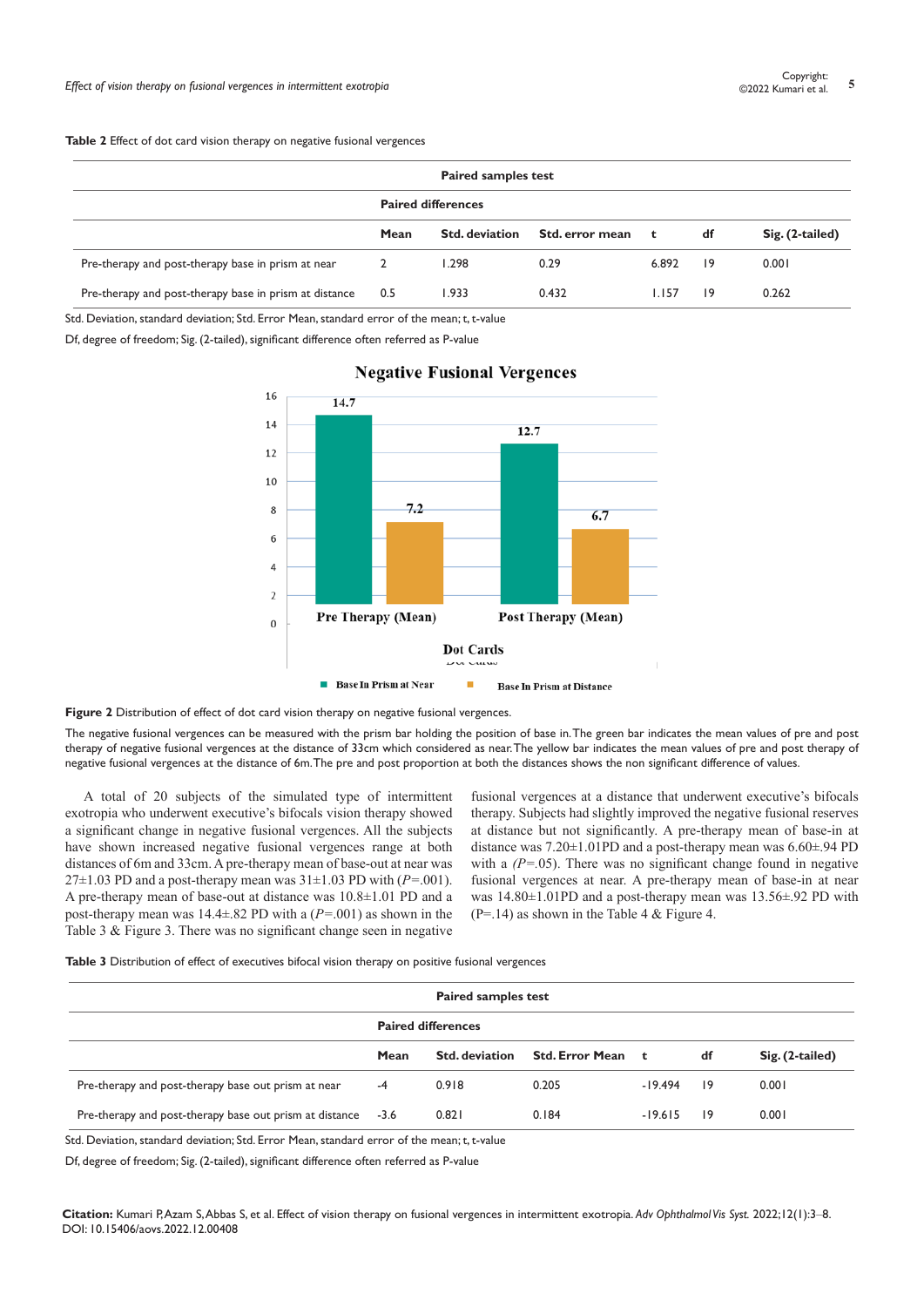

## **Positive Fusional Vergences**

#### **Executive Bifocals**

Figure 3 Distribution of effect of executives bifocal vision therapy on positive fusional vergences.

Executives Bifocals is special type of bifocals that consists of two equal portions of seeing the distance and near portion that is useful for enhancing the fusional vergences by relaxing the accommodation. The positive fusional vergences can be measured with the prism bar holding the position of base out. The green bar indicates the mean values of pre and post therapy of positive fusional vergences at the distance of 33cm which considered as near. The yellow bar indicates the mean values of pre and post therapy of positive fusional vergences at the distance of 6m. The pre and post proportion at both the distances shows the significant difference which improves the positive fusional vergences.

**Table 4** Distribution of effect of executives bifocal vision therapy on negative fusional vergences

|                                                                                             |                       | <b>Paired samples test</b> |       |    |                   |
|---------------------------------------------------------------------------------------------|-----------------------|----------------------------|-------|----|-------------------|
|                                                                                             |                       | <b>Paired differences</b>  |       |    |                   |
| Mean                                                                                        | <b>Std. deviation</b> | Std. error mean            |       | df | $Sig. (2-tailed)$ |
| Pre-therapy and post-therapy base in prism at distance 0.6                                  | 1.314                 | 0.294                      | 2.042 | 19 | 0.055             |
| Std. Deviation, standard deviation; Std. Error Mean, standard error of the mean; t, t-value |                       |                            |       | t. |                   |

Df, degree of freedom; Sig. (2-tailed), significant difference often referred as P-value



#### **Negative Fusional Vergences**

**Executive Bifocals** 

Figure 4 Distribution of effect of executives bifocal vision therapy on negative fusional vergences.

The negative fusional vergences can be measured with the prism bar holding the position of base in. The green bar indicates the mean values of pre and post therapy of negative fusional vergences at the distance of 33cm which considered as near. The yellow bar indicates the mean values of pre and post therapy of negative fusional vergences at the distance of 6m. The pre and post proportion at both the distances shows the non significant difference of values.

**Citation:** Kumari P, Azam S, Abbas S, et al. Effect of vision therapy on fusional vergences in intermittent exotropia. *Adv Ophthalmol Vis Syst.* 2022;12(1):3‒8. DOI: [10.15406/aovs.2022.12.00408](https://doi.org/10.15406/aovs.2022.12.00408)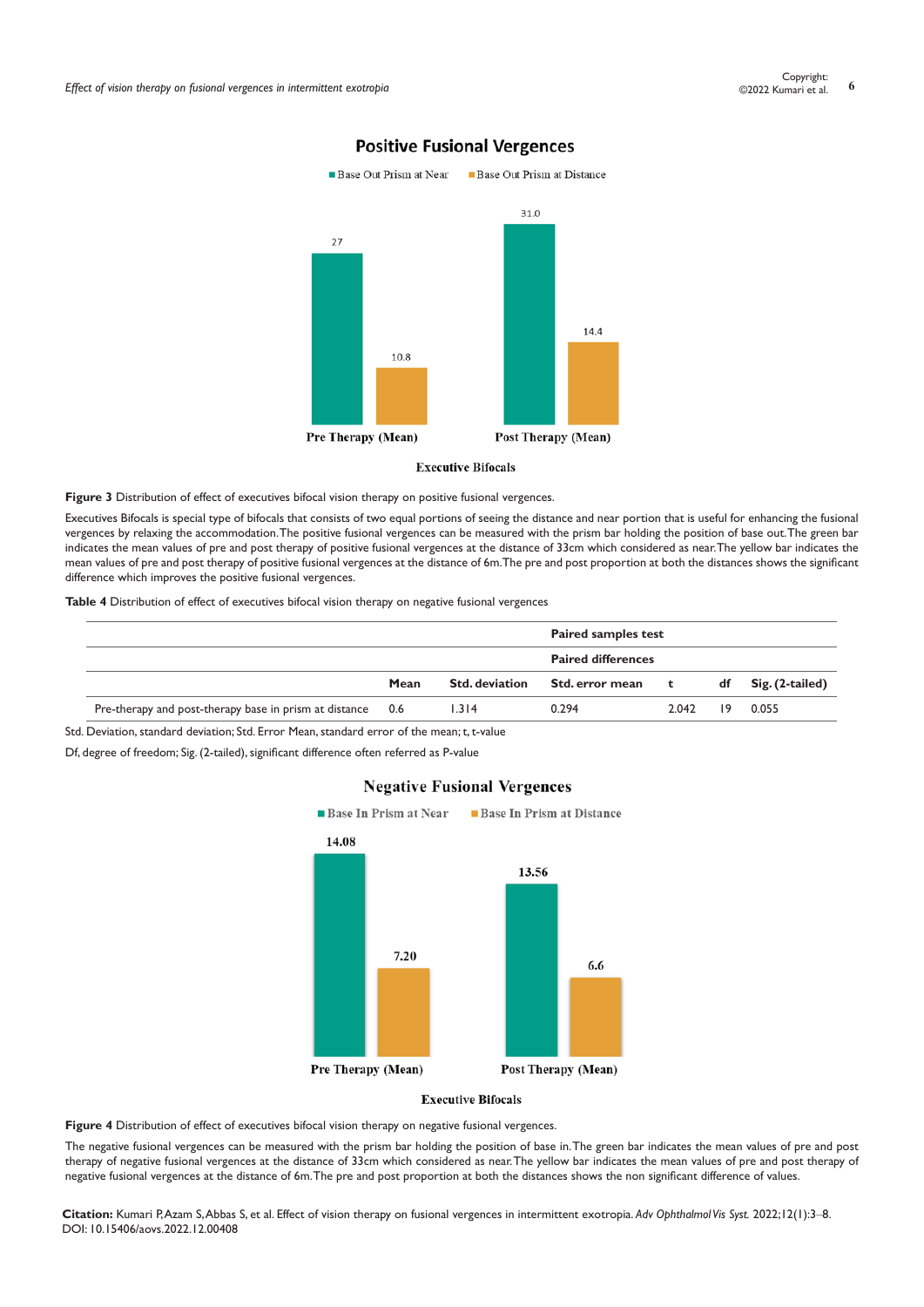### **Discussion**

Intermittent exotropia is the commonest form of deviation among exodeviation in the population. Subjects with squint have asthenopic symptoms due to its decompensating phoric phase that is under fusion and fusional maintenance is necessary. Fusional vergences provide the information of subjects with exotropia of the ability to maintain the binocular grades under latent and manifest phases. Therefore, fusional vergences can have clinical importance for the evaluation of severity and type of exodeviation. Positive fusional vergences or fusional convergence have reduced ranges.<sup>11</sup>

A prospective study reported that the improvement was seen in fusional vergences amplitudes of patients with intermittent distance exotropia with reduced convergence reserves at near.4 A study of 6 months of vision therapies and found that there was a decrease in angle of Exo deviation of about 5 prism diopters in all subjects after successful vision therapy. Positive fusional vergences were improved of ranged from 10.6 PD/4.8 PD to 39 PD/33.6 PD at distance and 15.9PD/9.6 PD to 41.8 PD/33.4 PD at near.<sup>12</sup>

In this current study, positive fusional vergences with dot card therapy have shown a significant change of approximately 5PD with mean results pre-therapy 26.45±1.31 and post-therapy 31.60±1.53 (*P=*.001) at near. Almost 5PD has improved in the distance also with mean pre-therapy of 10.90±1.02 and post-therapy 15±1.02 (*P=*.001). Executives bifocal therapy also have shown a significant change of approximately 4PD with mean results pre-therapy 27±1.03 and posttherapy 31±1.03 (*P=*.001) at near. Almost 4PD has improved in the distance also with mean pre-therapy of 10.80±1.01 and post-therapy 14.4±.82 (*P=*.001).

Previous literature has shown improvement of fusional vergences and convergence in all types of intermittent exotropia after vision therapies of prism exercises, pencil push-ups, and occlusion therapy.13 Fusional convergences were very low in all subjects.<sup>14</sup> Significant improvement in near exophoria and positive fusional vergences was observed with the vision therapies.15,16

A non-significant improvement was seen in negative fusional vergences in exophoria participants after vision therapy of 15.91±4.90 to  $14.73 \pm 4.60$   $(P=0.013)^{17}$  Similiar study showed that fusional divergence was not much affected in intermittent exotropia subjects when assessed with prism bars and synoptophore.<sup>18</sup>

 In this current study, the negative fusional vergences were not much improved after therapies. Dot card therapy has shown an only significant change of approximately 2PD with mean results pretherapy 14.70±.98 and post-therapy 12.70±.98 (*P= .*001) at near. There was no significant change found at distance with mean pretherapy of  $7.20 \pm 1.01$  and post-therapy  $6.70 \pm .98$  *(P=.262)*. There were non-significant results found with executives bifocals with (*P=*.14) at near and (*P=*.05) at distance. The negative fusional vergences are responsible for asthenopia symptoms in individuals. These are the divergence that is mainly increased in all types of exodeviations.<sup>19</sup>

#### **Conclusion**

The research report in this study was revealed that subjects who underwent the vision therapies of dot cards and executive bifocals in intermittent exotropia follow-up of 2 months, increased positive fusional vergences at distance and near. The near point of convergence was also enhanced. There was not any remarkable effect found in negative fusional vergences with both the therapies.

#### **Limitations**

- I. Only two therapies were used in this study.
- II. Follow-up was given for 2 months to all subjects.
- III. Limited period for data collection due to the COVID 19 situation.

#### **Recommendations**

- a. Fusional vergences should be monitored in every intermittent exotropia subject because it has a strong correspondence with fusion and fusional vergences.
- b. The conservative treatment of vision therapies of dot cards and executives bifocals should be prescribed by practitioners further in clinical practices for the improvement of fusional vergences and convergences.
- c. Vision therapies should be prescribed for longer time duration for better results.
- d. More strategies of vision therapies should be used as over minus therapy and prism therapy for improvement of fusional vergences.

#### **Acknowledgments**

None.

#### **Conflicts of interest**

There are no financial conflicts of interest.

#### **Funding**

None.

#### **Endnotes**

- 1. [Ansons AM, Davis H. Diagnosis and Management of Ocular Motility](https://onlinelibrary.wiley.com/doi/book/10.1002/9781118712368)  [Disorders. John Wiley & Sons; 2008.](https://onlinelibrary.wiley.com/doi/book/10.1002/9781118712368)
- 2. [Evans BJ. Pickwell's Binocular Vision Anomalies E–Book. Elsevier](https://www.elsevier.com/books/pickwells-binocular-vision-anomalies/evans/978-0-323-73317-5)  [Health Sciences; 2021.](https://www.elsevier.com/books/pickwells-binocular-vision-anomalies/evans/978-0-323-73317-5)
- 3. [Von NGK, Campos EC. Binocular Vision and Ocular Motility. Theory and](https://www.aao.org/assets/0c711d7f-503f-4cd9-b4ac-92d6ec31a718/636343503854270000/strabismus-binocular-vision-and-ocular-motility-vnoorden-pdf?inline=1)  [Management of Strabismus; 2002.](https://www.aao.org/assets/0c711d7f-503f-4cd9-b4ac-92d6ec31a718/636343503854270000/strabismus-binocular-vision-and-ocular-motility-vnoorden-pdf?inline=1)
- 4. [Sharma P, Saxena R, Narvekar M, et al. Evaluation of Distance and Near](https://pubmed.ncbi.nlm.nih.gov/18292622/)  [Stereoacuity and Fusional Vergence in Intermittent Exotropia.](https://pubmed.ncbi.nlm.nih.gov/18292622/) *Indian [Journal of Ophthalmology](https://pubmed.ncbi.nlm.nih.gov/18292622/)*. 2008;56:121.
- 5. [Antona B, Barrio A, Barra F, et al. Repeatability and Agreement in](https://pubmed.ncbi.nlm.nih.gov/18761485/)  [The Measurement of Horizontal Fusional Vergences.](https://pubmed.ncbi.nlm.nih.gov/18761485/) *Ophthalmic and [Physiological Optics.](https://pubmed.ncbi.nlm.nih.gov/18761485/)* 2008;28:475–491.
- 6. Rahil N, Ahad K, Malik R, et al. Frequency and Types of Comitant Esotropia Among Patients Attending Eye OPD. *Journal of Peshawar Medical College*. 2012;10:189.
- 7. Minichello MA. [Adult Strabismus and Vision Therapy](https://etd.ohiolink.edu/apexprod/rws_etd/send_file/send?accession=osu1429747867&disposition=inline) [Doctoral [Dissertation\]. The Ohio State University; 2015.](https://etd.ohiolink.edu/apexprod/rws_etd/send_file/send?accession=osu1429747867&disposition=inline)
- 8. [Nehad T, Salem T, Elmohamady MN. Combined Office–Based Vergence](https://pubmed.ncbi.nlm.nih.gov/29541278/)  [Therapy and Home Therapy System for Convergence Insufficiency in](https://pubmed.ncbi.nlm.nih.gov/29541278/)  Egyptian Children. *[The Open Ophthalmology Journal](https://pubmed.ncbi.nlm.nih.gov/29541278/)*. 2018;12:12.
- 9. [Aletaha M, Daneshvar F, Mosallaei M, et al. Comparison of three vision](https://pubmed.ncbi.nlm.nih.gov/30090188/)  [therapy approaches for convergence insufficiency.](https://pubmed.ncbi.nlm.nih.gov/30090188/) *Journal of ophthalmic [& vision research](https://pubmed.ncbi.nlm.nih.gov/30090188/)*. 2018;13:307.